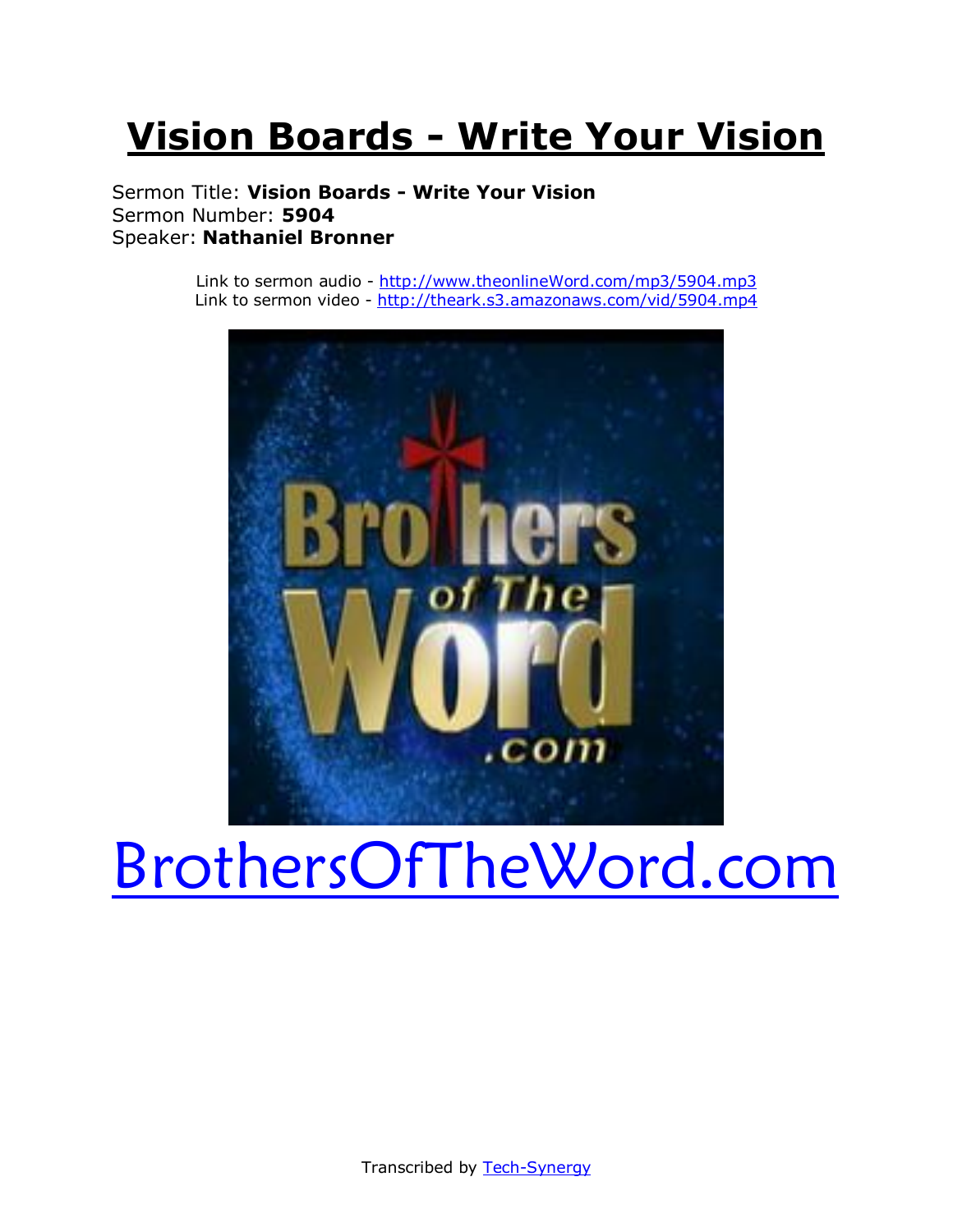- Nathaniel Bronner: When you start changing and moving to another level, everybody around you will see that change, and the wind of your movement will start to pull them
- Female: You are listening to BrothersOfTheWord.com. This is the message titled, "Vision Boards," subtitled, "Write Your Vision," by Nathaniel Bronner. This message is number 5904.

(Music Playing: 00:00:20 - 00:00:33)

And now for, "Vision Boards – Write Your Vision."

Nathaniel Bronner: Welcome to Brothers of the Word because, brother, you need the Word. And for the last two messages, I have actually left the series that I was preaching. It's God's instruction, and the last two messages have been a deviation from the series but significant, and they even tie into the message today and two messages ago, it was simply the message of where, what, and what. Where am I? What do I want? What do I need to do? And the last message was the message about rest. Rest, refresh, and renew. And today's message does not continue in the prior series, but it's sort of a completion of these last two messages and I want you to go and listen to C. Elijah's message that he preached on last week.

> I was sitting here listening to that message and the message was about purpose, time, and change, and it was part 3 and as I was sitting there, I heard God speak, "I want you to listen to this message three times," and I said, "Lord." I said, "That three times including this one?" And He wouldn't answer so I just had to listen to it three more times, but I've listened to it three times. It's such a powerful message about change, purpose, time, and change. So, he's done a three-part series on it but the last one was change and all of us need to hear that message, and then George on this past week also, he had a message but in his message was a simple word that says God will do the super, but you must do the natural, and you know, we want God to do the supernatural. We want God to do the super and the natural. No, no, no, no. God will do the super, but you must do the natural.

> So, to explain the message of the day, I have to give you a background and sort of tell you the story. I've got a lot of stories and even in my office, we had a meeting in there last week and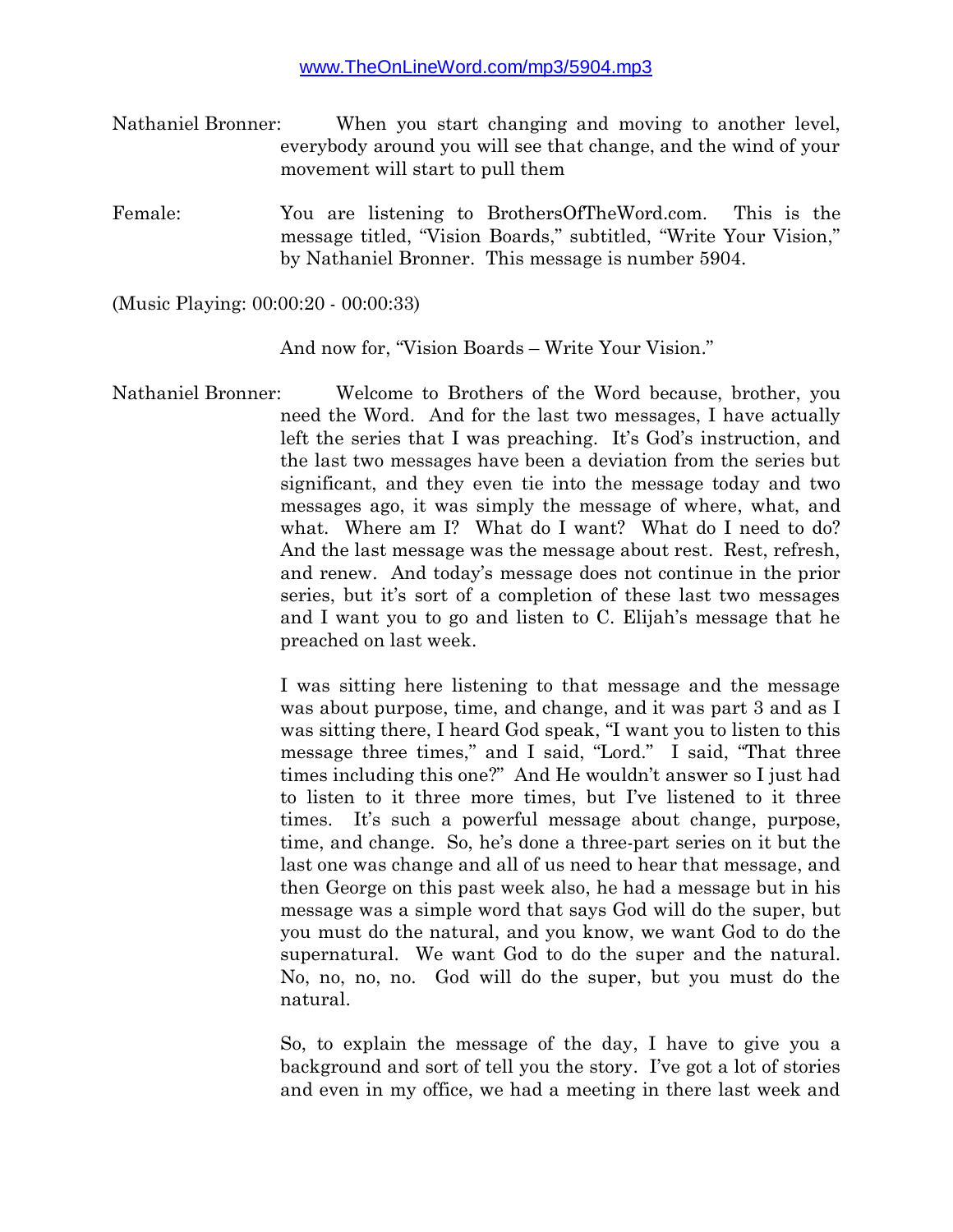we were talking and I said, "You know, every object in my office has a story behind it, and not just random. Everything in my office, there's a story behind it." So, even on the message today, there's a story behind it.

The last message was about rest, refresh, and renew, and I've talked about how my Sabbath day is Wednesday. It's the day that I rest and this past Wednesday, usually I will leave the house and I go somewhere. So, I was driving and I was going through the country. I was actually staying in Newnan, Georgia and I had just taken a country road and I was just driving down the road, a place I'd never been before. Even in the very state where you are, we're talking about all this adventure we want to go on, most of us haven't even seen this stuff in Georgia. It's a whole bunch of stuff just in the state where we are and if you're watching and you're in another state usually, there's a whole lot of stuff. You don't just have to travel all the way across the world. There's a whole lot of stuff you haven't seen just in your own state where you live, so I was driving down this country road and there was all of these fields and some real big mansions that I saw. I didn't even know all this stuff was back here, and I was talking with my wife and I said, "Sweetheart, I'm driving down and I'm passing Colquitt, Georgia, I don't think I've ever even been to Colquitt, Georgian, and I see a sign that says LaGrange," and my wife, she said, "You know, one of my best friend's lives in LaGrange and she's just opened up a store," and this is probably the lady who my wife talks to the most and I said, "Well, I've got nothing else to do. I may just go there. I'm just driving." I'm free on Wednesday. I have no schedule, no program. I'm just as free as a butterfly. I just enjoy myself. I said, "Where is her store?" She said, "I don't know, because I've never been there." So, she called the lady, called her friend, got the address, told me the address. I put it in my GPS. It was about 15 minutes away.

So, I drove up, I walked into the store, and she was in the store working. She looked up and saw me and she just nearly fell and she's like, "Oh, Mr. Bronner!" She was so shocked, because my wife didn't tell her why she wanted her address. So, when I walked in the door, she was just shocked that I showed up into her store, but I ended up staying there for over two hours just talking.

00:05:03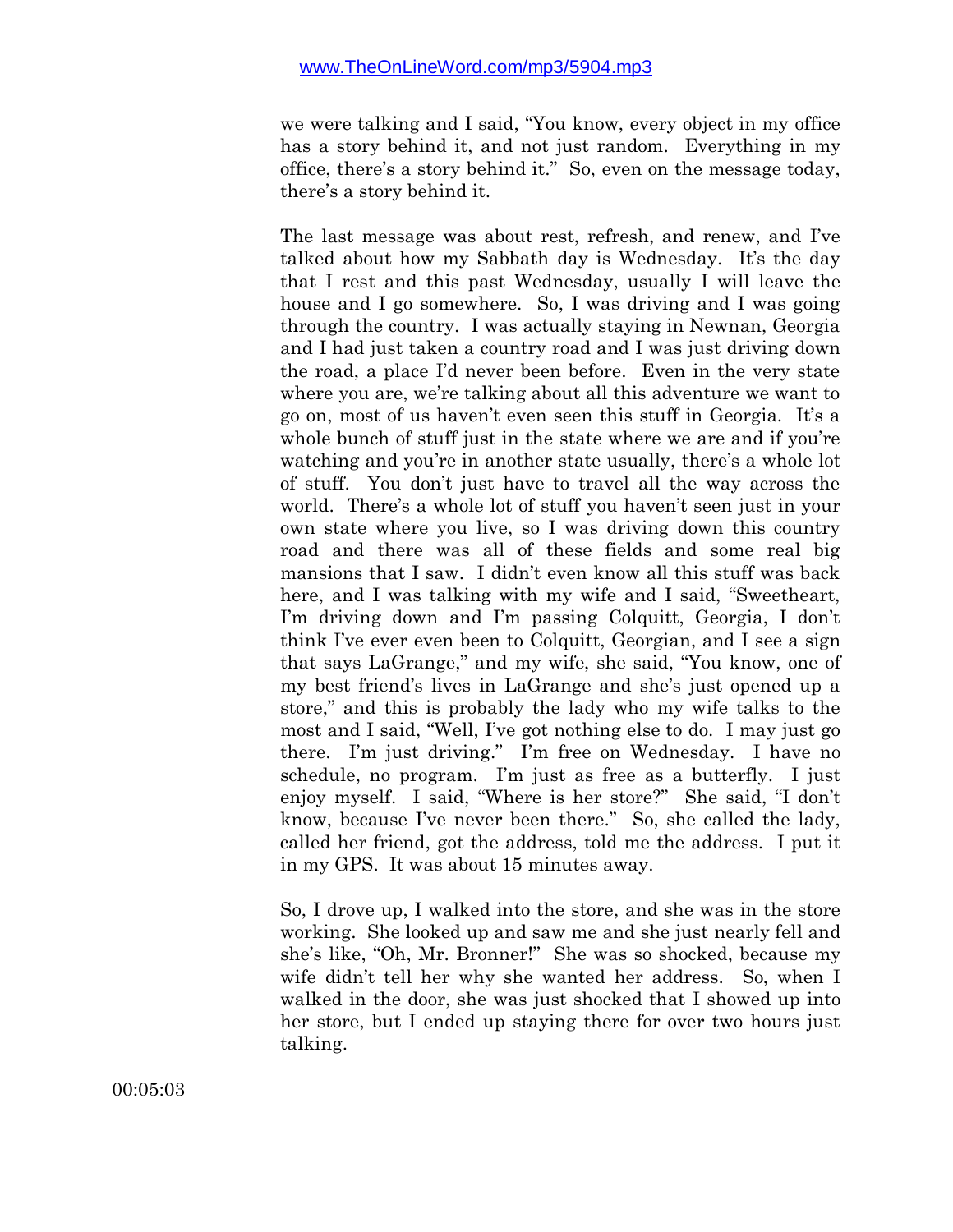And then she was telling me all about the history and how she got the store, and it was an intricate type of story about how she ended up there, and she was saying, "You know, I follow you on Instagram and I saw where you bought this \$3,000.00 fruit bowl," and she said, "I meant to call your wife and talk to her and say. 'What is your husband doing, buying a \$3,000.00 fruit bowl?'" And I told, "To be honest about it, sometimes God will just lead me, and I've learned that when I follow the leading, it's not about me. Most of the time, in the vast majority of the time, it has nothing to do with me. It has nothing to do with it prospering me directly. It often is for other people," and I told her the story.

The first time that happened to me, I was sitting in a restaurant and I saw this painting on the wall, and I looked at something about it. I just like it. I said, "That thing's an original. That painting is about \$3,000.00," and I called the lady because it had a little card underneath. I wrote it down and I called the artist. I said, "How much is that painting?" She said \$3,000.00, and God said don't argue with it. "Don't try to bargain with the price. Just pay it." And I bought the painting and the lady said, "I'll deliver it to your office," because it was going to my office and when she came she says, "I want to let you know that my husband recently passed away. I've been taking care of him. He's been an invalid for years and I paint on the side, and I just want to let you know that this is the first painting I've ever sold, and I was asking God for a sign, 'Do I continue in this or not?' Because I haven't sold anything. You were the first sale I've ever made, and you were the answer to my prayer." And I understood then, sometimes even though the stuff may look crazy, there's a reason behind it, that often you may never see.

So, I was telling her -- I said I've had that experience so when God told me to buy this fruit bowl, it was \$3,066.00 with tax, I really didn't question it a whole lot because I was hearing it clear, and this is the part we have to get to who we're dealing with God. It's not always about you. It's not always about you. Sometimes, it is to bless somebody else. It is not always about you but when you do what God tells you to do, there's always a blessing in it for you. So, when you understand that, and I've understood that so when I hear God clearly regardless of how much sense it makes to me, I follow things, and obviously that's why I brought the fruit bowl. And she said, "Well, I've got a lady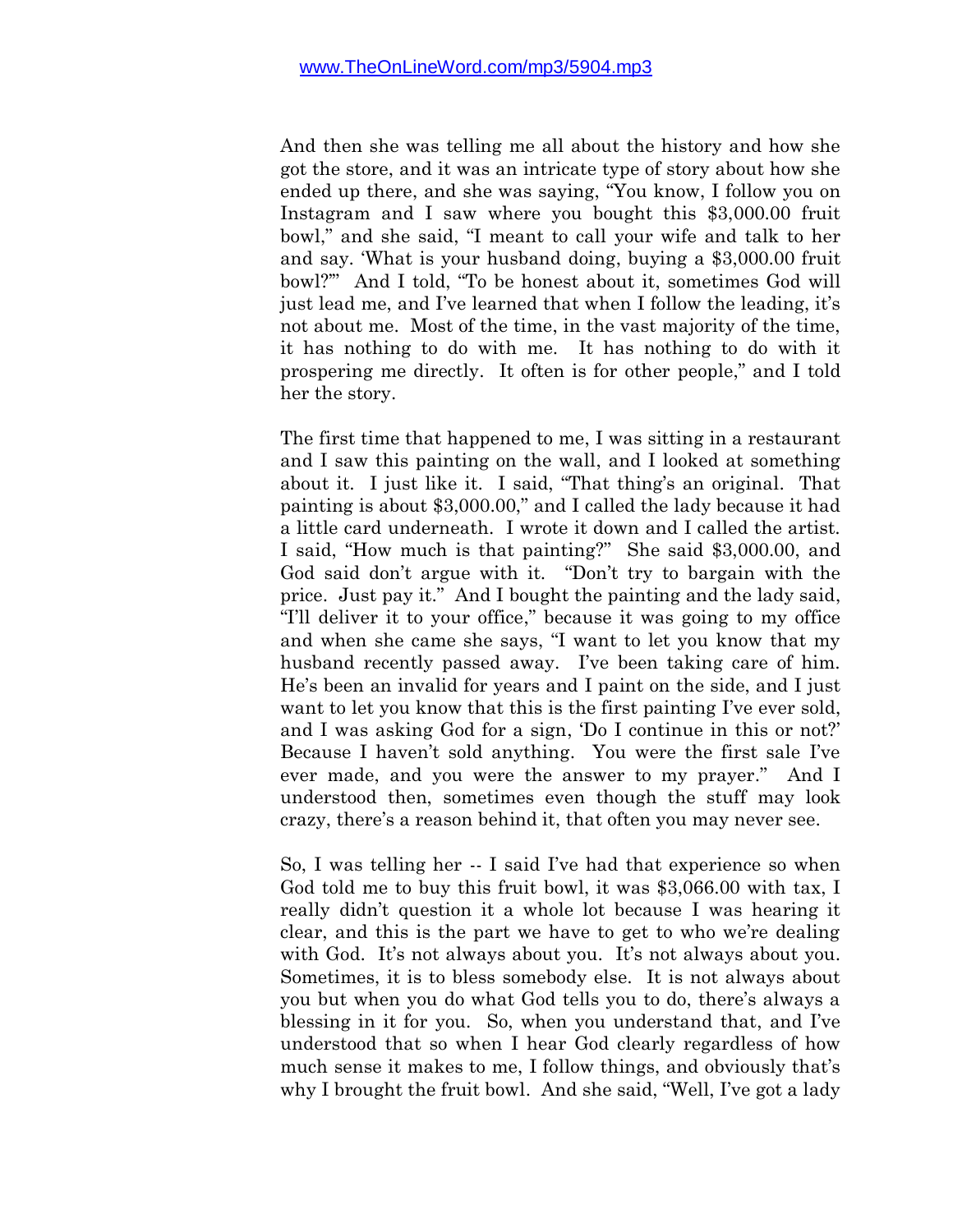who's --," and she had paintings up on the wall, but all of the space was filled and she was telling me how her store was -- She said, "Everything in here is handmade. These are all local artists," and she went to tell me how with the pandemic, a lot of the festivals that they used to go to where they could sell their wares are no longer because they're shut down during the pandemic, "So, my store has become the outlet for all of these local artists and they sell their wares here and I display them." She said, "But there's this young black lady. She's a single mother and she came into my store, and she wanted me to display her pictures, but my space is kind of filled up and she's got these beautiful paintings and she showed me two or three of them, and she says she's selling these at fairs," and she showed me the painting. -- I want you to put up slide number 4. And this is the first of the paintings, but when I saw them, I said, "These are really, really nice," and then she began to tell me she said these are actual – they had hair on her, but she said they're not painted hair. She's got real hair stuck up there. So, I had never seen anything quite like that, and she said she goes and tries to sell these. See that's real hair. It's not painted hair. It's real hair that's stuck up there. -- So, put the next one up, number 5.

And so, these are the ones that she had and she said, "She goes to fairs. The price of this is \$60.00," and I knew that was really low for that quality of work, but this is what the lady said. She says when she goes to the fairs, and even though these are \$60.00, the people say that's too much," and she can't sell them because the people won't pay that for them. See, that's another receipt. How people value you depends on where you are. It makes a huge difference. I knew these were worth way more than \$60.00, but they wouldn't even pay \$60.00. They say \$60.00 is too much. And then, I hear God speak, and I hear God speak, "I want you to commission her to do seven additional paintings, and you will buy the three, and you'll pay \$10,000.00." Now, after my fruit bowl experience, that wasn't quite so bad, and I told her that. I said to her, "You need to also make sure that you get your commission off it," because most of the time, if you go to an art gallery, the art gallery gets 50 percent of the price because they have to pay for the space and display it, and all of that stuff.

00:10:08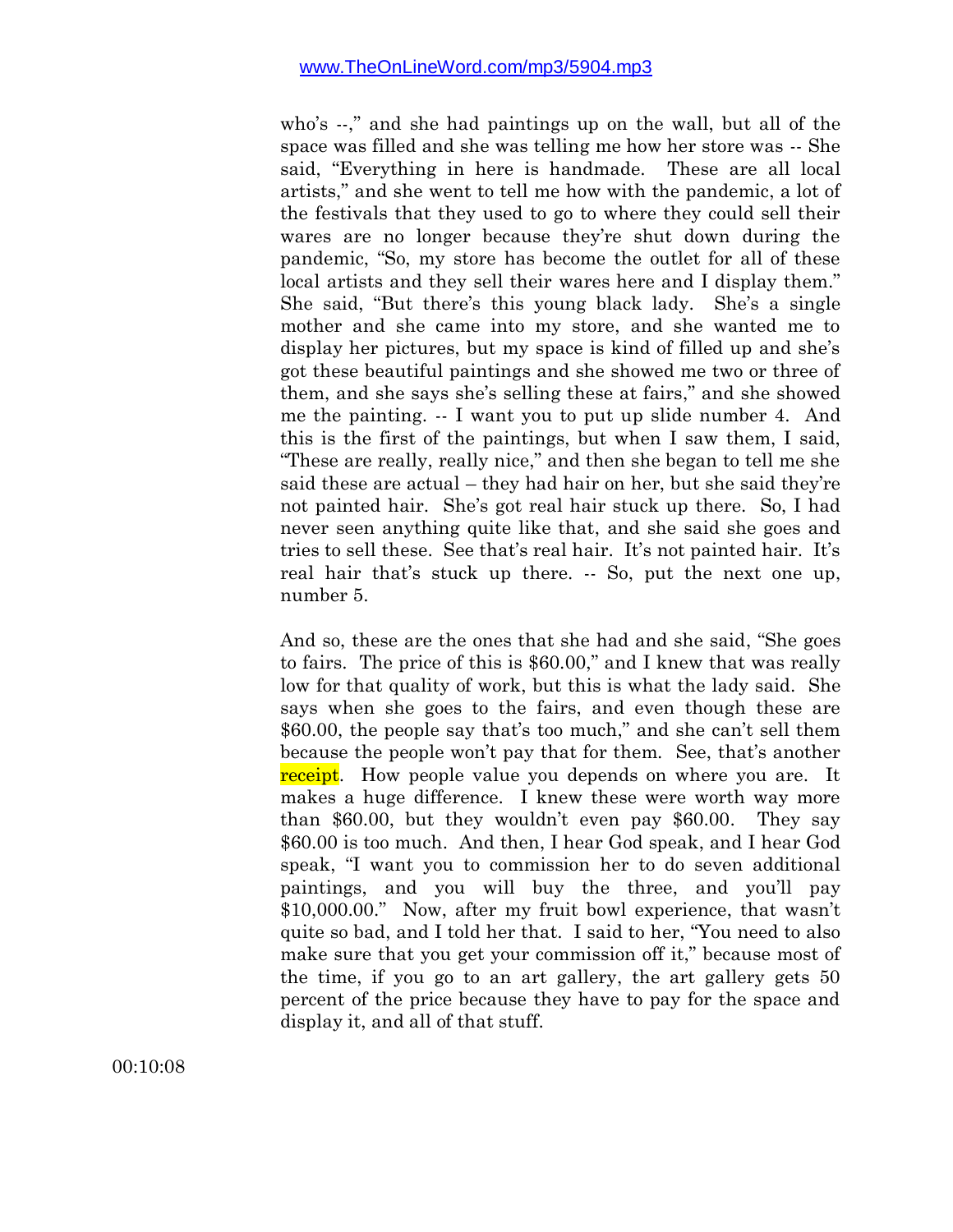So, that's the standard. And she said, "No, I don't get 50 percent." What she said is, "She told me the number that she gets. You all guess what that number is? 42 percent, exactly.

So, I knew when I heard that, I said, "Lord, this is you without question," and she went on just to tell me how when she opened her store, the bank even called her and they said, "I want you to come in because we think there's some fraud going on in your account," and she says, "Why are you thinking some fraud is going on?" They said, "Because you're depositing too much money for that little store." So, she went in and went over all her records. Everything was accurate. The bank couldn't even believe that that little place was producing that kind of revenue, but this is the part of the message that's relevant for today. She said, "Mr. Bronner." She said, "I'd wanted this store for so long and," she said, "your wife even had helped me through a lot because I've got children and my husband, and I wanted to do something on my own for so long and your wife tells her, 'Look, there are seasons for things and right now, you need to see about your children, you need to see about your husband. There'll come a time when you branch out and do what you want to do.'" And she said, "My youngest son, now he's older and I was able to –"but she said, "What's the thing about it," she says, "I had this vision board and in it was in my room, but it was turned against the wall." And she said, "When I went and I had done it a year ago, when I went and picked up a vision board and flipped it around, my husband just heard me just crying," and she said, "He came into the room and said, 'What's wrong, baby?'" She was crying because she said, "Everything that I had put on this vision board, and I had to store it up at the top, everything I put on this vision board had come to pass." She said, "My store," she said, "I had on there about me to get in shape out and I lost 25 pounds. I'm a lot slimmer. I'm in much better shape." She said, "Everything I had on that board came to pass," and then I heard God speak again. "That's what I want you to talk about on Sunday." Where, what, what? Where am I? What do I want? What do I need to do? Rest, and the third part of that, you need a vision board.

Now vision boards are, first of all, if you know in Habakkuk, it talks about write the vision upon tablets and make it plain so he who reads it can run with it. "Write the vision and make it plain." Well in that day, they didn't have pictures. They didn't have printers, and that day, writing was about all that you can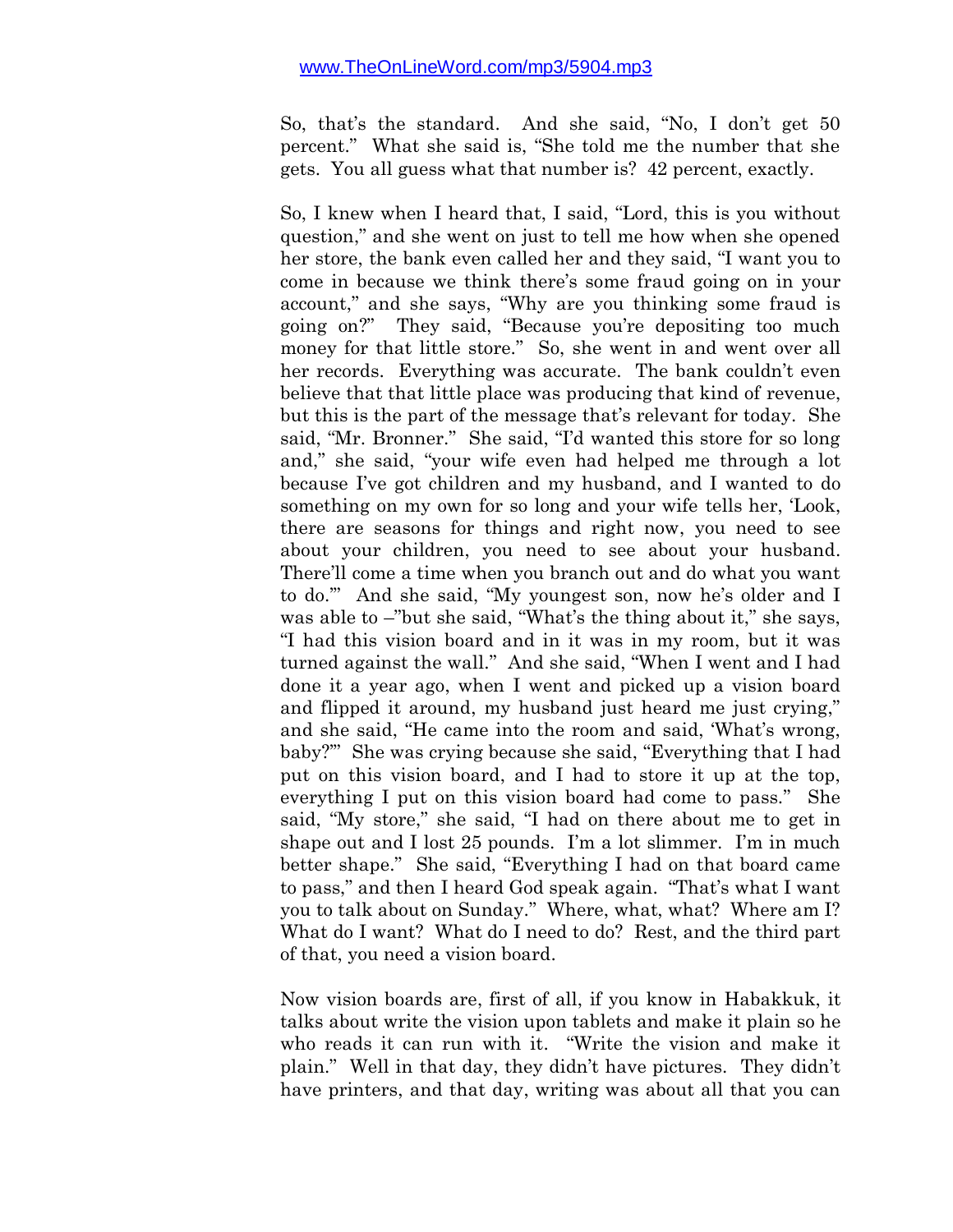do, but He said, "Write the vision." There is a tremendous power, and number 1 specifically writing your goals, but there's an even greater power when you can visualize them, and a vision board is nothing but just a board that you get and you put pictures of exactly what it is you want. "Where am I? What do I want? What do I need to do?" So, there's a third part of this. I'm telling you, you need to get a vision board. I'm going to get one myself, and I'm going to start on it today, but I'm not going to get an actual board. I went and actually bought one, but I said this is not really me. I'm a digital man. I really am. So, I'm putting mine on my computer and my phone so I can take it with -- my Bible is digital, all my books are digital. I'm a digital man. It's nothing – a physical board is fine, but for many of you who are kind of high tech oriented, you need to do a digital board.

There's an article that deals with the best, top 10 vision board apps. You can go to coachb.me/visionboard. It'll take you straight to that article, coachb.me/visionboard. So, for those of you who want to do it digitally instead of having an actual board, because I can't carry the board with me all of the time, I can pull that vision board up if I've got it digital and look at it any time, and I know exactly what I want to put on it, because I know exactly where I am, I know exactly what I want, and I know exactly what I need to do. What I have not done is put it in a specific visual form where I've got the end product there, and that's why a lot of us don't get the goals that we set out to get. It's because we don't make them specific.

I've told you a couple of weeks ago about a friend of mine who had congestive heart failure, and I was working with him on – "Look man, you've got to start working out. You've got to start doing some exercises. We are the same age. If you don't start exercising and you've had congestive heart failure, you're going to have some big issues down the road because the second time is going to be worse than this time," and that's when I told him. He said, "I'm going to do this thing. I'm going to do this thing."

So, I called him up, checking with him on a regular basis and he would tell me. I'd say, "What'd you do today?" He said, "Well, I did some steps and I did some walking," and each time I would call him, he would basically tell me the same thing, You know, "I did some walking and I got on my step and I did some steps."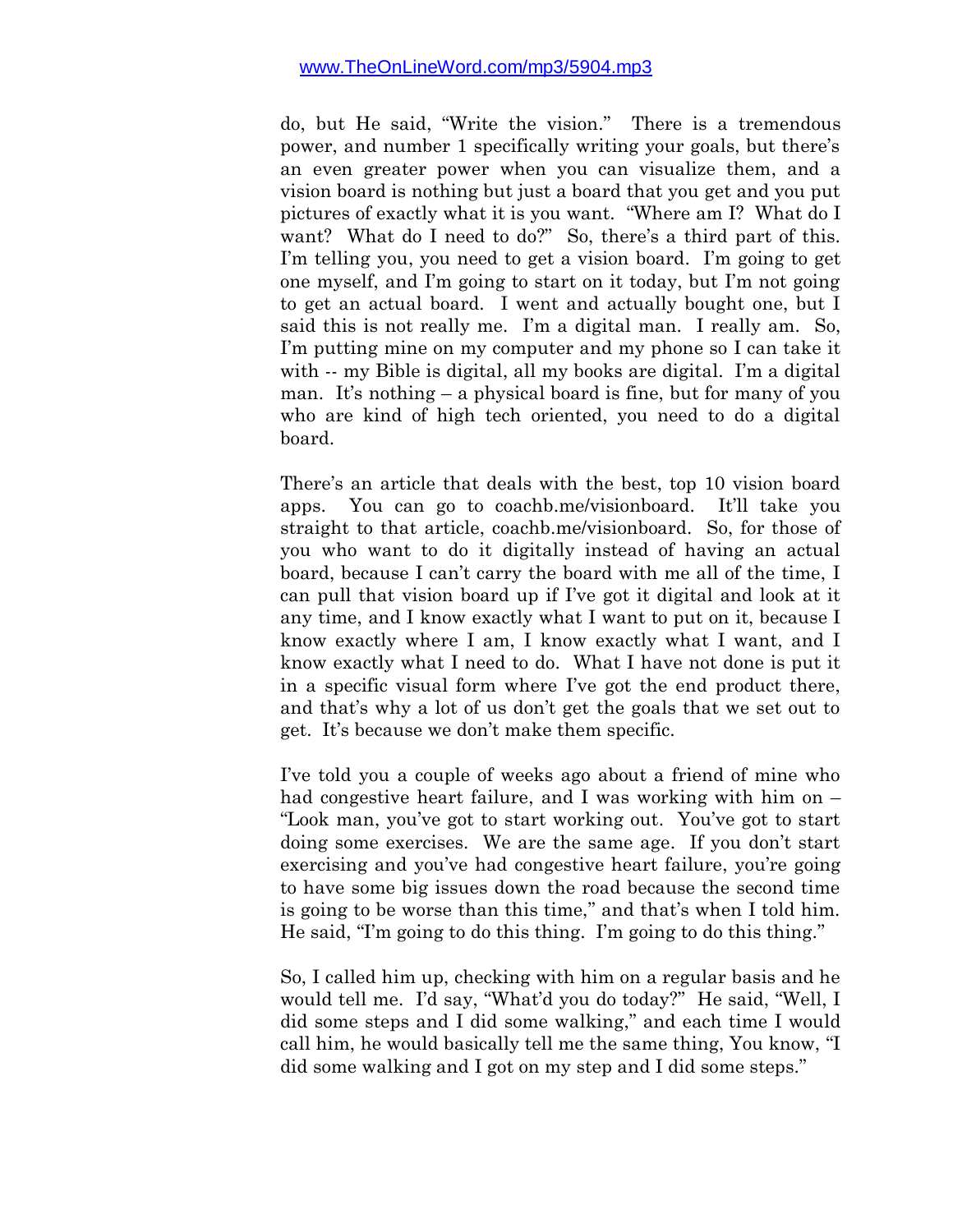00:14:58

And I finally told him, I said, "Look man, you've got to be specific with this stuff, because this is doing some walking, and this is doing some steps, but you've got to be specific how much walking, how many steps, because it makes a huge difference when you are specific with something." See, everything God has given me is really, really specific, study two hours a day, in bed by 11 o'clock, do your **prayer** by 10 o'clock, get up at 5 a.m., exercise 40 minutes a day in your 60s, 50 minutes when you hit 70. I've got exact, detailed stuff of what I'm supposed to do. You need the same thing, but you need to put it on a vision board where you actually can see this thing, and there's a power. Write the vision and make it plain, so he who sees it can run with it. When you have specifics, it improves your probability of getting something done tenfold. If it's nebulous, if it's not specific, if it has no definitive time that goes with, it is a 90 percent probability that stuff will never be done. So, you need to have specifics.

So, the last time I called him, I said, "How are you doing today?" He said, "Well, I walked 3,500 steps," and he said, "I did 500 steps on the stepper," and he said, "And this is the thing, man. When I first got on the stepper, I could only do 50 steps. I can now do 500." I said, "Man. You do that ten times?" Then he said, "Yeah," but he's able to announce definitively define what he's doing and what he's going to do, and that makes a huge difference.

A lot of us will say, you know, "I want this book." We haven't defined it. We haven't made a vision board. I was telling Pastor James on yesterday that I was going to preach about this today. He said, "My daughter, Jenesis, is working on her vision board. She just started a vision board." Jenesis, I want you to close out today, because you're working on a vision board, you've already started on it. So, it's a point that we need to do if you want something, if you want a change, and it's like C. Elijah talked about in his last message about change when he goes to the grocery store. He says he buys all this fruit because he makes fruit juice. How many days a week, C. Elijah? Every day. C. Elijah does this. See, you know, it's not like him saying, "I'm going to make juice some days." No, he makes his fresh juice every day, and it makes a difference. If you ask him about his workout schedule, he's going to be working out 4 to 5 days. He's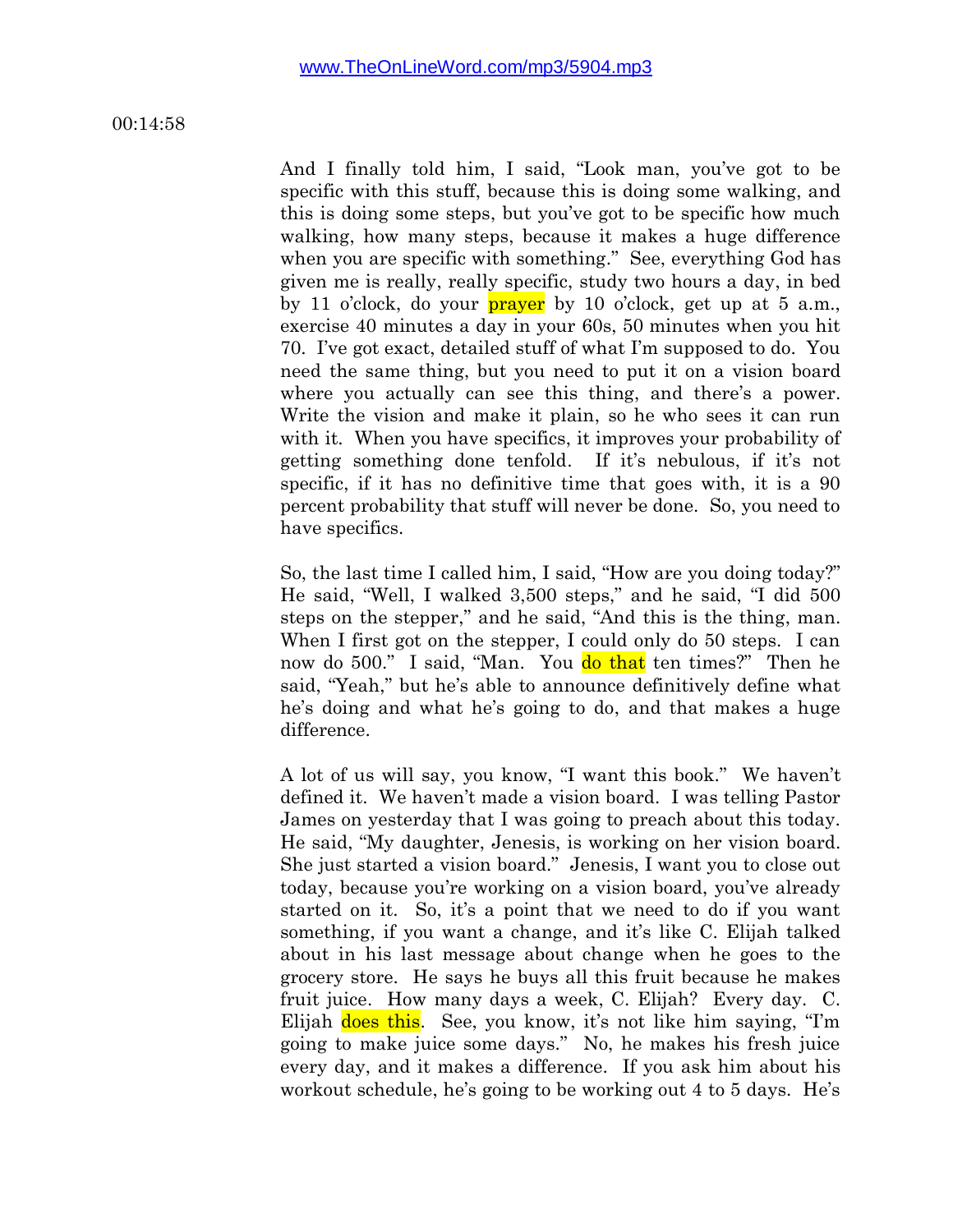got specifics that he does, and these specifics make a difference, but he says when he goes to the checkout counter, he's got all this food and all these vegetables, and he said every time the cashier asked him, "What are you doing with all this fruit and vegetables?" He'd tell them "I make fresh fruit juice," and they all say, "I need to be doing the same thing, but it's just too much hassle."

"I need to be doing the same thing." You see, where are you? Every time he goes to the cashier, where are you? They're not doing that, but they know they should. What do you want? They know they need to do it. What do you need to do? Too much hassle. To move to a level that is beyond the average, that is beyond where you are, yes, it's a hassle, because usually where we are is a comfort zone, but where God wants to take us is a climb and in order to get that, the vision will just change and it gives you just a motivation that you begin to see it in your mind's eye, and you see it on this board or you see it on your phone, or on your computer, wherever you do your vision board. You need to have some pictures of that, of exactly where you want to go. See, with mine, it's not where I want to go in particular. It's actually where God has told me, and it took me a while to figure out when He told me to focus on Coach Bronner. It took me a minute to figure out what that is. I asked. "What exactly do you mean by that?" Because I thought it was the social media stuff. He said, "No, no, no. I want you to focus on you." He said, "When you change you, it will change everything around you." So, all of my vision board is going to be focused purely on, number 1, what God told me to focus which is me. You know, if you change you, you will change everything around you. And I said, "Me incorporated is a major cooperation. It's hard dealing and handling me incorporated. It's a major cooperation. So, if you can change you, and that's all I'm going to be focused on, nothing else is going to be on my vision board but me and my stuff and if I can get me to another level, He said, "You change you, and you take everything around you to a whole other level. It just will."

Back in the back today, as Vincent was finishing up my hair, he said, "Pastor," he said, "Man." He says, "I got your hair to look good this morning," he said, "because I'm in the zone." I said he can be in the zone with anything. So, he said, "I'm in the zone," and he said, "I'm in the zone," he said, "because since I've been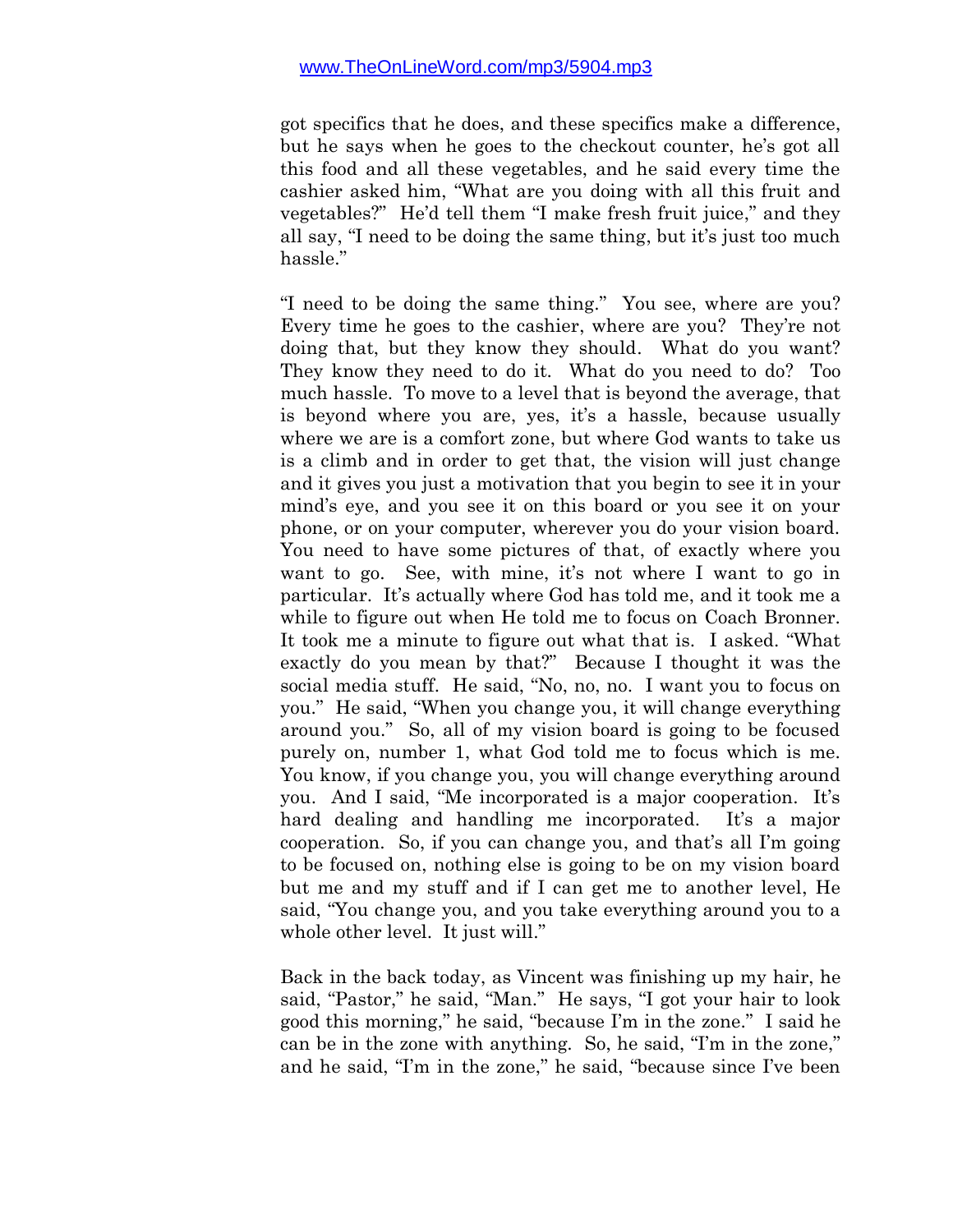here," he said, "I come to **Ringo** class." He said, "I would be sluggish this time. I'm not sluggish.

00:20:00

My mind is just as clear, my energy is just as  $big$ ." He said, "Since I've been here, stuff has changed. I'm on a whole different level." So, if you change and you, it'll vibrate to all those around you. Just change you, because they'll see you different and they'll wonder, "What are you doing?" So, if you change you, it will change everything around.

My son, George, he asked me the other day. He said, "Daddy, he said, "Can I start running with you?" I said, "Absolutely." So, we're starting to run together, but he saw his daddy running. I never told him to come run with me. He just saw me running. See, people will see you running and they're asking to run with you. But it's the same thing for the other side, they see you laying down. They say, "Let me lay down here." That's why who you hang around makes a world of difference of where you go. It really, really does. If you change you, the vibration and the energy and the glow that's around you, they'll be able to see the light of Christ in you. If you change you, it'll change everything around. So, my whole focus, I've got three major things I'm focusing on for Coach Bronner and what my three is none of your business, but my three is what I've got to do. You've got your own stuff you guys are doing. You incorporated a full-time job, you won't worry about what I've got to do. What you have to do, what you need to put on your vision board, is a full-time job of what you have to do, but what God wants to do, he said write the vision and actually put it in a vision of something you can see, get pictures of where you want your world to be. Create your vision board and make it plain, so he that sees it can run with it, and that's going to be you. And when you start changing and moving to another level, everybody around you will see that change, and the wind of your movement will start to pull them. Put the vision on the board and make it plain so that he or she who sees it can run with it, and you're the first person who has to do that running. Make it plain, get your vision board, and you'll be surprised a year from now, you'll be able to look at that vision board and tears may start coming down your eyes. "Everything I've got on that board has come to pass," and you'll be able to just become a blessing, but He's got to be able to trust you to do some things and if you just -- how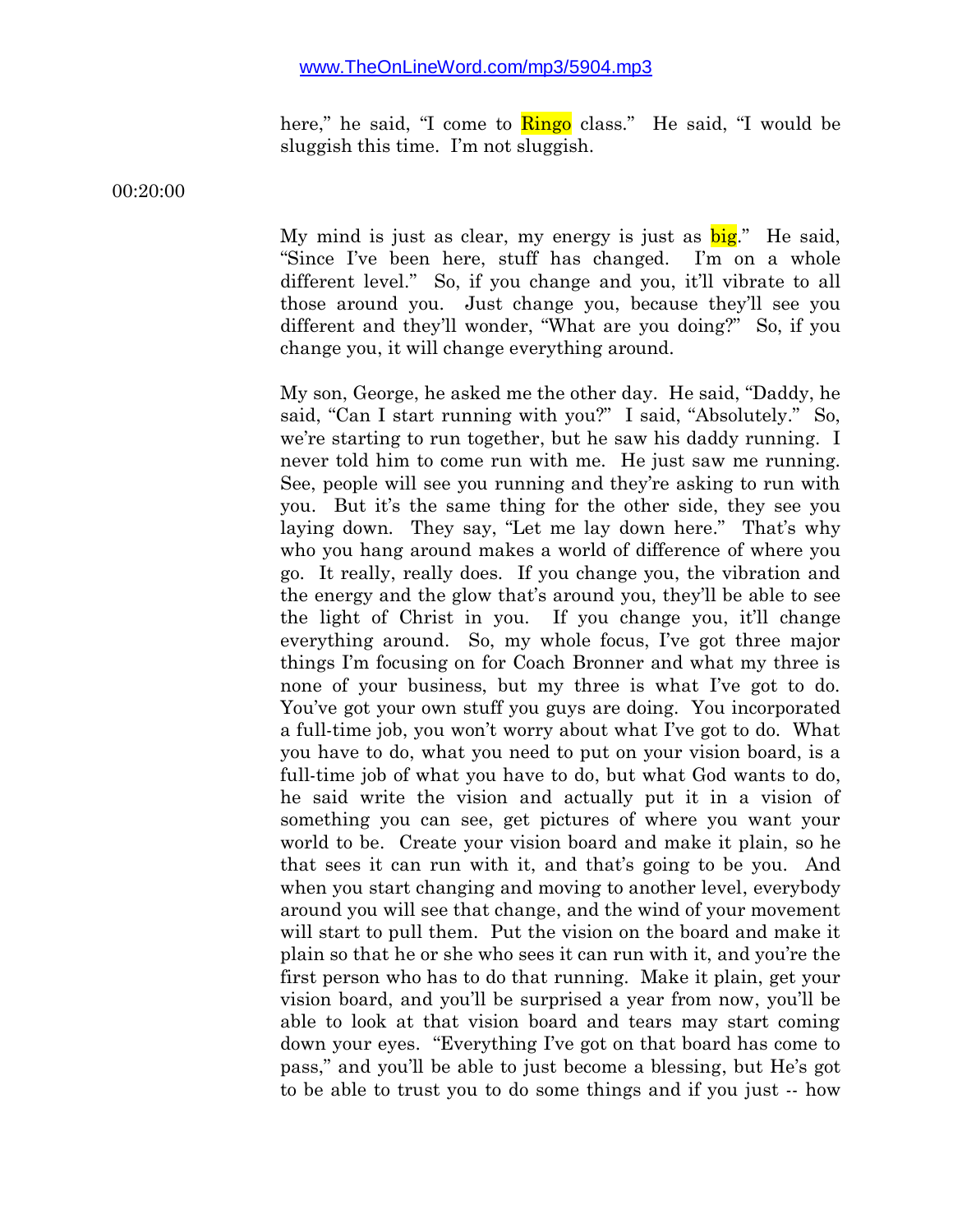much does a vision board cost? You don't even have to spend any money if you don't want to. You can get your cardboard box and cut it out and put the pictures on the box. So, you don't have to go and spend a whole lot of money for a fancy board. No, you take a cardboard box. It's not the material that it's made of that makes the difference. It's the stuff that goes on it. Start your vision board and hang it up where you can see this thing every day. This is where I am going. This is where God has led me to go, and when you place it up in front of you, it's going to change where you go, simple as that.

I'm going to ask Jenesis to come up and close this out with whatever she wants to say. She's in the process now of creating her vision board, and it didn't come from this message because I didn't know, and so it didn't come from this message. This is something she was doing on her own, but she can perhaps give you some insight or whatever revelation, or wherever God leads you, I want you to close out this message for the day.

Jenesis: Thank you for that wonderful message, pastor. And actually, I've known the importance of vision boards because my dad has talked about it before and my cousin, Christina, has talked about it before, but I bought one for my friend which is what he was referring to. I bought one for my friend because she didn't have one, but I know the importance it's had in my life and I keep mine right next to my bed, right there so each night I can look at it and see the things that I'm not or see the places where I want to go, and it gives you a sense of not just motivation, but you're there. You're looking at it because you're already there. The idea is the first step, and so you've made it to the first step. You're in the process, and as soon as you start that process, you realize it's not going to stop, as long as you decide it's not going to stop. So, I'm just going to end right now, but dear, Heavenly Father, help us to get that first step, get that first idea. Jesus Christ, you know our hearts are not in the places where we specifically need to be or you have specifically given us the resources to be, but you know we can get there, just with the right mindset with the right vision, with the right first step. I just pray that you help us to get there. Help us to see those around us who are already there and to be persistent to arrive at where they are, to not say I can't do it, to not say it's too hard, but to look at things from a new perspective, from a perspective with a God who will get us there.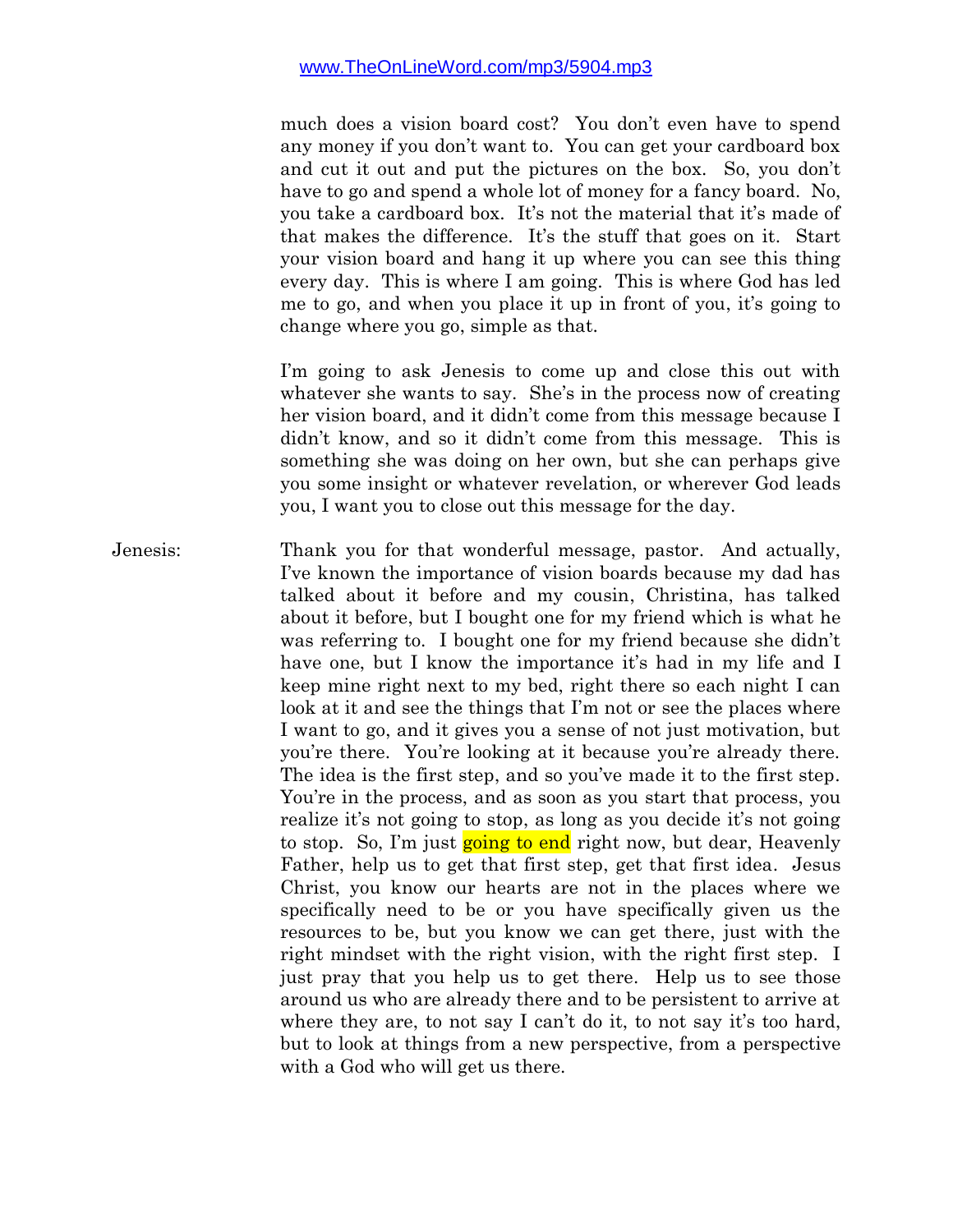00:25:00

Give us the resources and please give us the humility to go through with this and each and every step because it gets hard, and you see people who aren't at that level, you see people who are instead digressing, and it seems so easy to just be there with them, Lord.

Thank you that you still give us a reason to move forward, and I just pray that you are there with us along that journey. Father God, 2021 is hopefully going to be much better than 2020 in more ways than one. So, I pray that whatever they put on this board, whatever vision they have created for themselves, and whatever self-image that they are trying to develop, that it's not negative, it doesn't start out in a negative light. Let them look for the positive things, what can they change for the better, what can they change for themselves and those around them, what can they change for you? Remove the negativity, remove the things that keep them drawn down, and help them to see straight ahead, Jesus, not being distracted by the obstacles around them but seeing straight ahead at whatever vision you need to give them, and please, Lord, don't just give them the vision but tie it into their hearts, stitch it in there so that way it never leaves and it is imprinted on them for the rest of their life. So, that way, whenever they do look back, they truly cry because they're so grateful, they're so grateful that something authentically placed on their hearts, something that is now a part of them, has come to pass in the world and the world can see this version of themselves, this version that you placed there.

Lastly, Lord, you told us to commit our ways to you and you shall give us the desires of our hearts. Give us new desires, but let it start with a commitment to you and you foremost. Let us not start with the commitment to ourselves saying I will get you where you need to be, but let us say I will get you where God has destined for you to be. This is a big game changer in our perspective. It's a big game changer in just our motives for doing things Lord. Please help us just to get the right, not the wrong, the right first step wherever that is, and I pray and I trust that you will take us the rest of the way. This in your son's name that I pray once again, be with our hearts and change our minds. Amen.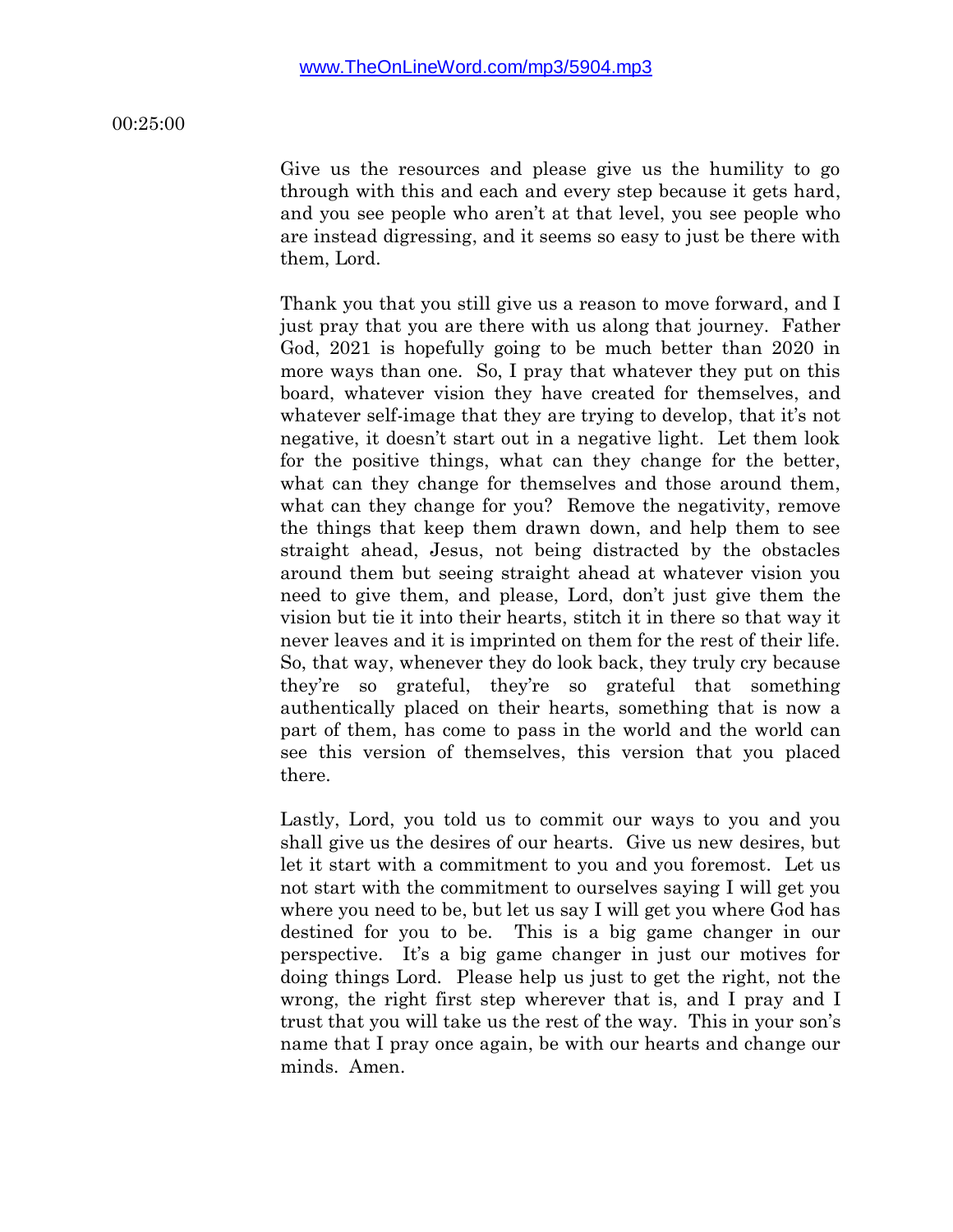James Bronner: Amen, amen. We appreciate pastor for that awesome message and Jenesis for following it up, and I also want to give props to Ms. Yvette. She just had our youth to do vision boards, so they're in the process now, so she's right in line with our younger people in Sunday school. So, we've got the adults and the youth in line for clear vision for 2021. Amen. Amen. And I don't think it was an accident, even before pastor, minister this morning. Whenever you try to get clear on your vision with God and go forth with it, distractions are always common. You all saw with your own eyes how when C. Elijah was up doing the offering, that a wasp came, and he acted actually dodged it. And the devil will always try to bring distractions to throw you off of what you really need to be focusing on, and it really took everybody's mind off of what he was saying and number 2, it took their minds off what they were supposed to be doing. They forgot they were supposed to be giving. They were worrying about not getting stung by this wasp. And then number 3, even Jamie had to sing next and all she could look at was this wall. She was back there now worrying about the worries to her son, they're worrying about, "How am I going to avoid this wasp?" So, I thank God for giving me the time and to capture and even there's a lesson even in that because I saw it distracting my child from doing what God was calling her to do next, and it was going to be a distraction all while she was up here trying to minister in song. So, even you as parents, if you don't remove some distractions from your household, the devil will come in and distract your children from the gifts and the callings that they have on the inside, and when I captured it in the cloth, I kneeled on it and pressed it as hard as I could in the stage, and I took it out and I thought I had killed it and I went out of the door just to make sure, and when I opened the cloth, this thing flew away. I said, "Whoo, I'm glad I didn't open that inside."

00:30:00

You all would have heard me hollering in the back, thought I'd caught the Holy Ghost back there, but the lesson in that too is some distractions and some things of the flesh, you can't just cover up and throw the rug, put it in the closet. You've got to carry them outside of your household. You've got to put them outside of your dwelling so it can't continue to do you harm, so even as you do your vision boards, look out for these distracting things that'll come to appear as a danger and take you off of what God wants you to get in, off of it was time to give unto the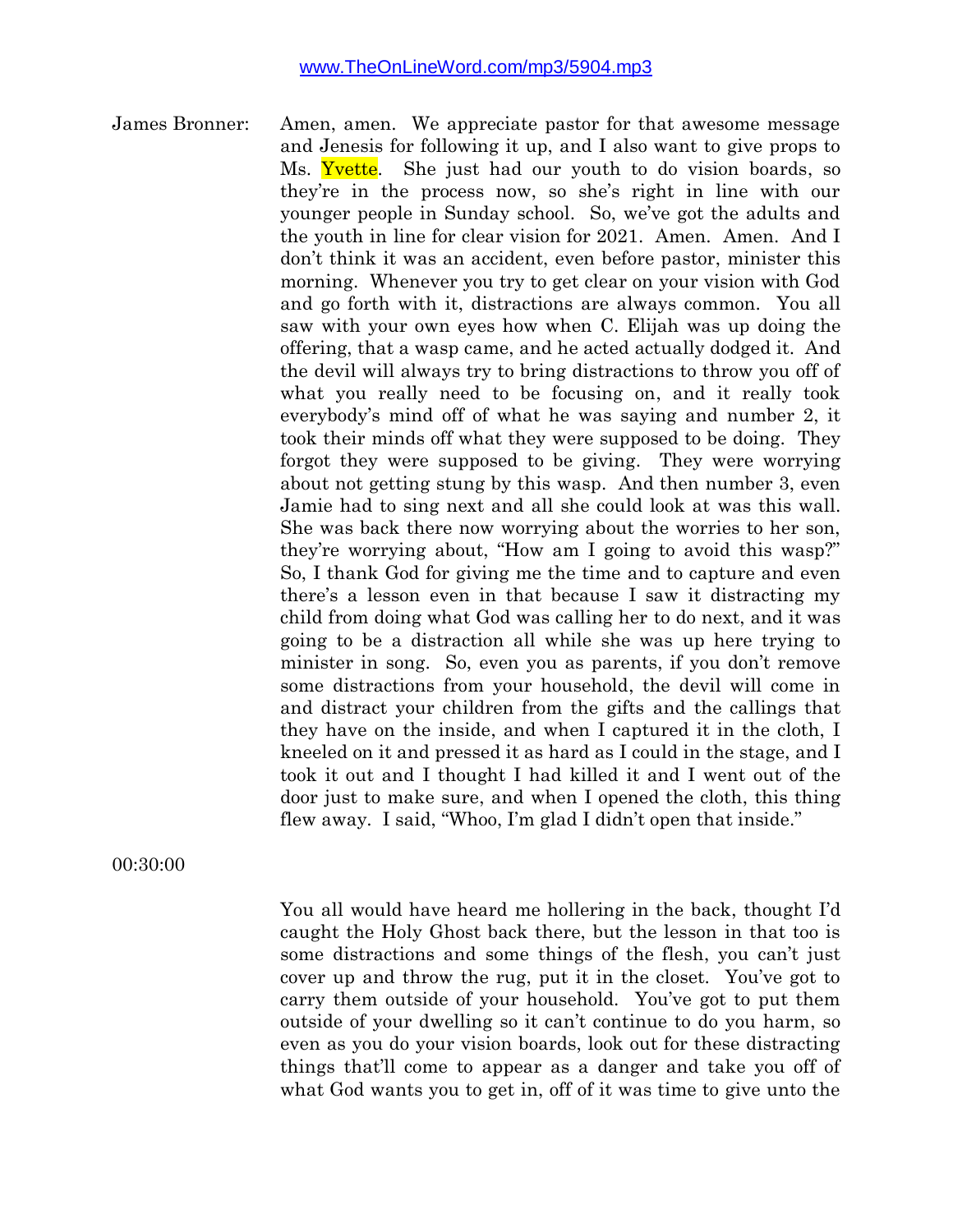Lord and all we could think about was what was coming to harm us. So, be careful of the distractions, put them out of your dwelling, and it will not only bless your life for you to have clear focus, but it'll remove these same distractions out of your children's life.

So, we thank God for just giving us an object lesson, even in the midst, with heads bowed at this time. Those, anybody under the sound of my voice, you heard the Word come forth today in, you want to just ensure, that Christ is head of your life, that you may have had some distractions come your way and you want to refocus today, to make sure that Jesus is Lord in your life. If anybody want to commit her recommit their lives onto Christ right now? The altar is open. Our second appeal at the same time, if there's anybody that wants to join this body of believers, the doors of the church are open and we invite you to come for church membership at this time as well. Either one of those two appeals. Amen. Amen.

Well, right now Miss Gabby, was she still thinking about joining today? I know she mentioned it last week. All right, well come on down. Come on down. Amen, amen. You all just stretch your hands towards her and we just pray and welcome her into the Ark.

Lord, we thank you, Ms. Gabby right now, Lord, as she joins this body of believers. We just pray the favor of God will be upon her, Lord, and even as this message was on vision, Lord, we pray that you will enhance her vision, Lord, that even as she's a young woman, Lord, we pray that you'll give her vision, Lord, for her life, Lord, that you'll show her the gifts and talents that you've placed on the inside of her, that you'll show her how she is to use those gifts and talents, Lord, to best further your kingdom, Lord, and help the world, Lord. We just thank you for her life, Lord. We thank you for it, what you've placed on the inside of her, Lord. We pray, Lord, for revelation to come onto her, even while she's reading Your Word, Lord, even while she's praying, Lord. We pray Lord that Your will be placed in her heart, Lord. We pray that you'll give her wisdom, that you'll place her around the right friends, Lord, that you will prepare the right mate for her, Lord, that you will prepare the right career for her, Lord. We just thank you, Lord, we pray that you will give her grace in school, Lord, that you'll make concept easy for her. We thank you Lord. We pray that you'll give her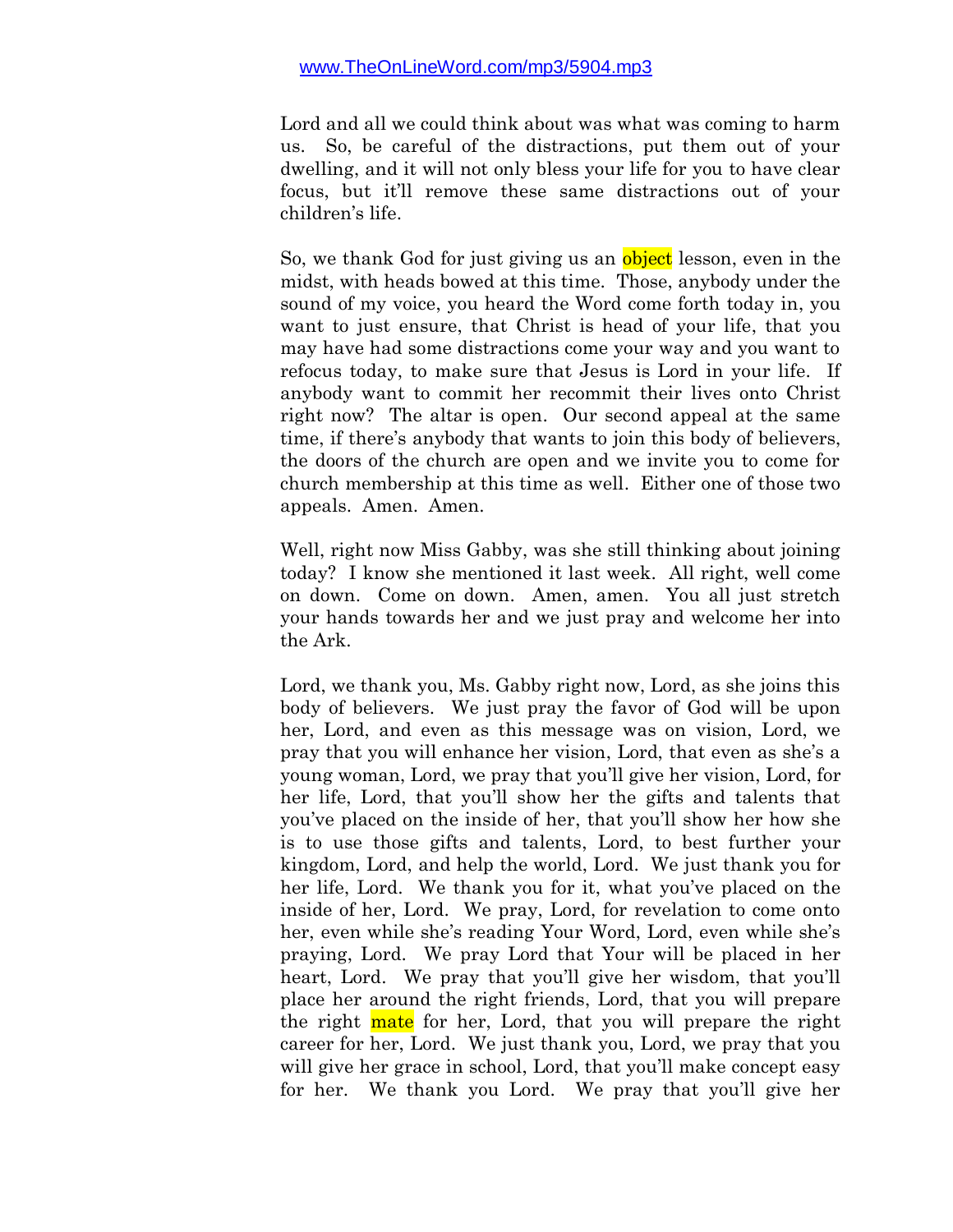parents the wisdom that they need, Lord, to properly guide her, Lord, even when they might not know what to do, Lord. I pray that you'll just nudge them in the spirit, Lord, to show them, Father. We thank you. In the precious name of Jesus we pray, amen. Amen.

All right. All right. Amen. The ushers will bring you a membership card to fill out, amen, to complete the process.

Nathaniel Bronner: The revelation even on the wasp, if you all remember a few years ago, I was preaching and there was a wasp that was flying around me, do you remember what I did? I opened my hand and the wasp landed in my hand, stayed there for a few minutes, and flew away and never returned. There are three things that when you are faced with something like this, there are three potential responses, and often you have to judge which is the appropriate response. There are some things that you have to kill, there are some things that you have to run away from and simply leave, and there are some things that you have to make peace with, and you have to understand whenever you are faced with situations, which of those three is the appropriate action, some things you must kill, some things you must leave, and some things, you must make peace with.

00:35:11

Amen, amen, amen. Amen, amen.

- Female: You are listening to BrothersOfTheWord.com. This was the message titled, "Vision Boards," subtitled, "Write Your Vision," by Nathaniel Bonner. This message is number 5904. That's 5904. To listen to thousands of free messages or to send this message number 5904 to a friend, go to BrothersOfTheWord.com.
- Male: If this message has been a blessing to you and you would like to help support this ministry, go to iWantToGive.com. That's iWantToGive.com.

# Female: Listen to BrothersOfTheWord.com often because, brother, you need the Word.

(Music Playing 00:35:56 – End)